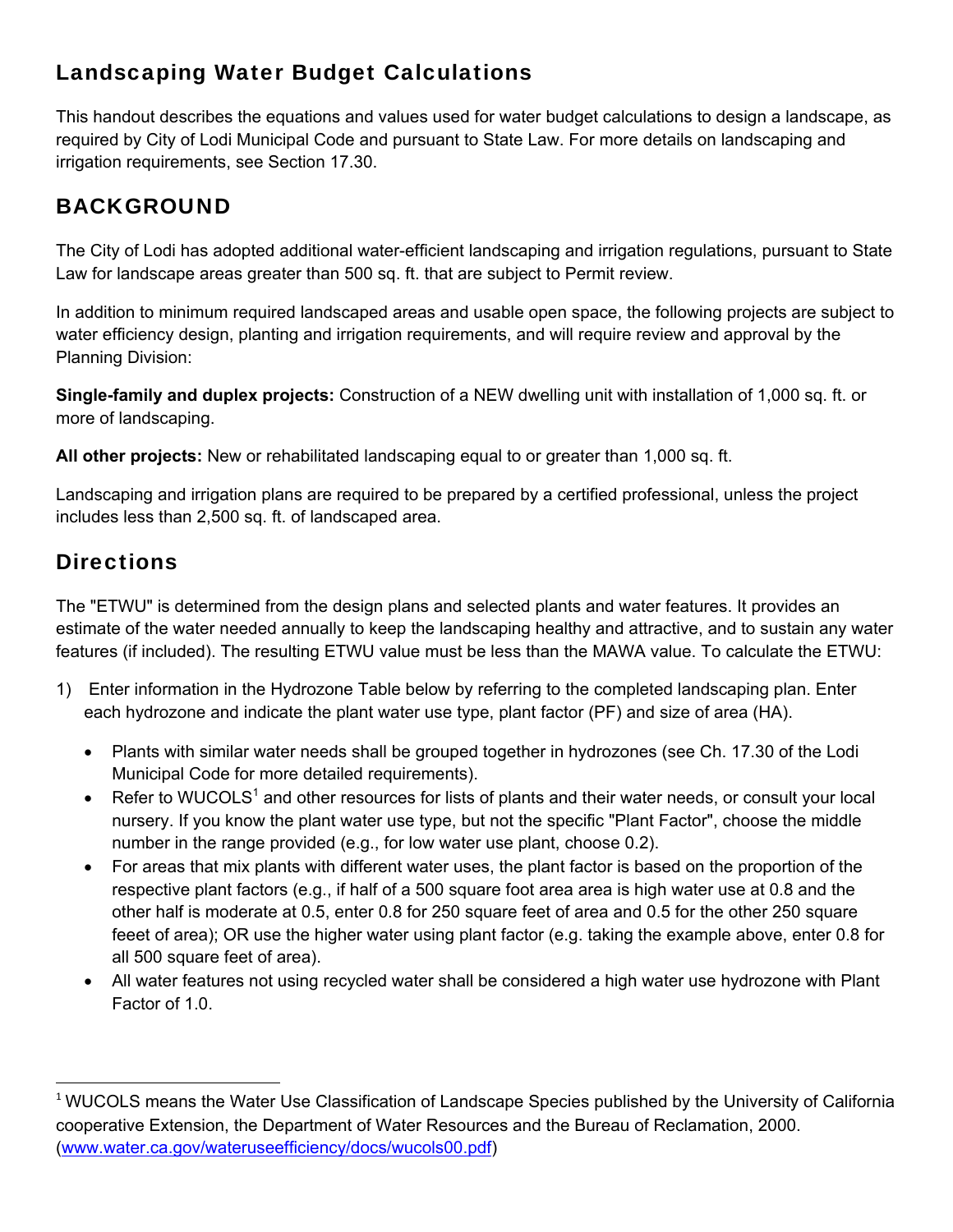- 2) Multiply the Plant Factor by the size of the hydrozone area for each hydrozone (PF x HA). Add all of the PF x HA values together.
- 3) If completing this form electronically, the ETWU will be calculated automatically. If completing this form manually, calculate the ETWU by plugging in the values for "PF x HA" (sum of all hydrozones), "IE" (0.7 if the default value) and "SLA" into the ETWU equation.
- 4) The resulting ETWU value must be less than the MAWA. If the resulting ETWU value is greater than the MAWA, modify your landscaping design drawings by considering lower water use plants to replace turf or other high water use plants.

## KEY TERMS

Plant Factor (PF) is a factor, when multiplied by Eto, estimates the amount of water needed by plants. For purpose of calculation of the ETWU, use values from WUCOLS, or equivalent reference subject to approval by Public Works.

Irrigation Efficiency (IE) means the measurement of the amount of water beneficially used divided by the amount of water applied. Irrigation efficiency is derived from measurements and estimates of irrigation system characteristics and management practices.

ET Adjustment Factor (ETAF) means a factor that adjusts for plant factors and irrigation efficiency, two major influences upon the amount of water that needs to be applied to the landscaped area. ETAF for a Special Landscaped Area is assumed to be 1.0.

Water feature means a design element where open water performs an aesthetic or recreational function. Water features include ponds, lakes, waterfalls, fountains, artificial streams, spas, and swimming pools that are installed in the landscape area.

Special Landscaped Area (SLA) means an area of the landscaping dedicated solely to edible plants, areas irrigated with recycled water, water features using recycled water, and areas dedicated to active play such as parks, sports fields, golf courses, and where turf provides a playing surface.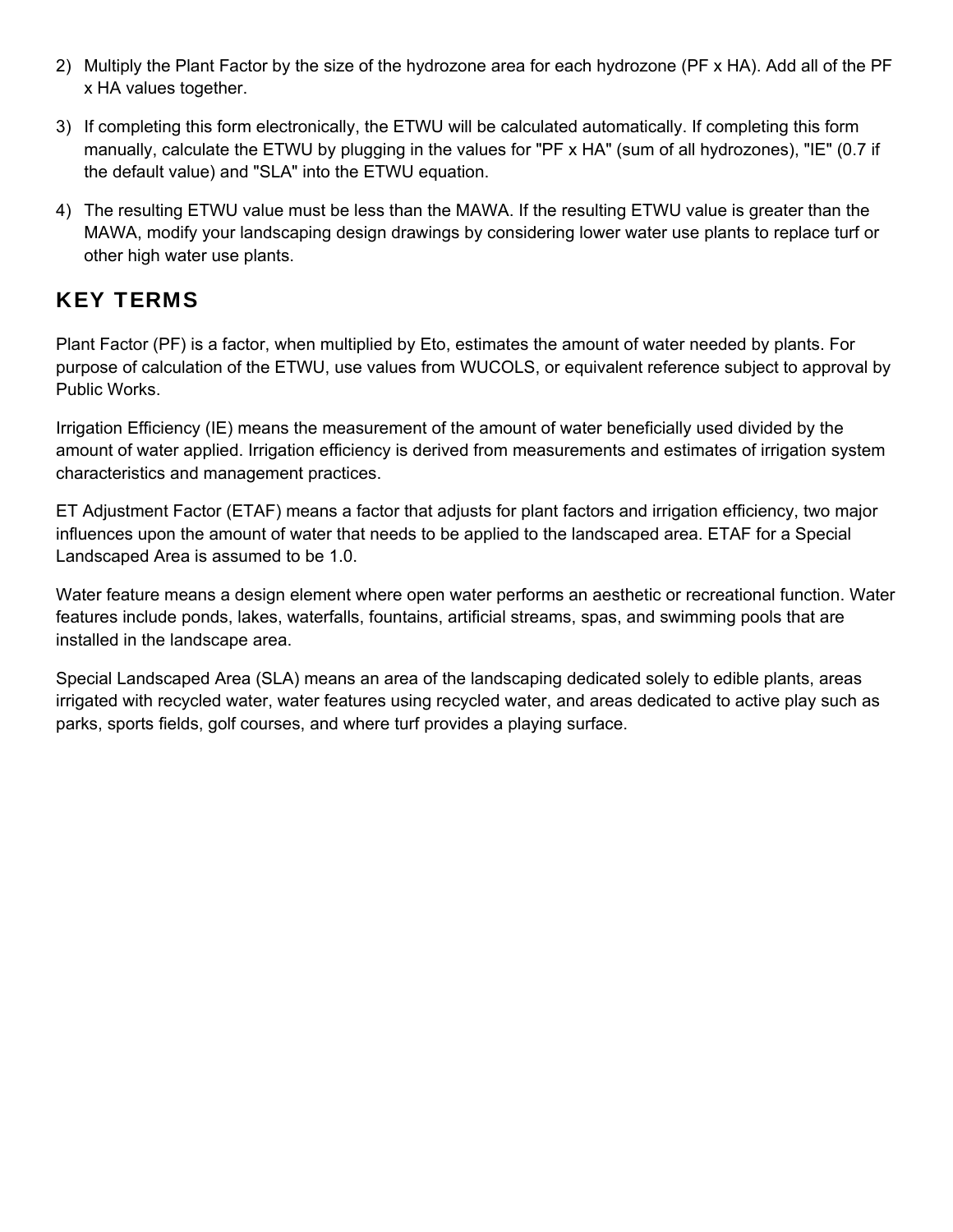

## **MWELO SUBMITTAL CHECKLIST PERFORMANCE APPROACH**

| Submittal Date:        |        |  |
|------------------------|--------|--|
| Project Address:       |        |  |
| <b>Applicant Name:</b> | Phone: |  |

The following checklist provides a list of information that **must be included on the plans** before your permit application can be processed.

## **Landscape Documentation Package (Title 23, Chapter 2.7 §492.3)**

- $\Box$  The project's address, total landscape area, water supply type, and contacts shall be stated on the plans.
- **Add, sign and date the following statement on the plans:** 
	- *"I agree to comply with the requirements of the water efficient landscape ordinance and submit a complete Landscape Documentation Package."*
- $\Box$  Water Efficient Landscape Worksheet that includes a hydrozone information table and water budget calculations shall be submitted for plan check.
- $\Box$  A landscape design plan and irrigation design plan shall be submitted for plan check.

## **Water Efficient Landscape Worksheet (Title 23, Chapter 2.7 §492.4 and §492.13)**

- $\Box$  Incorporate the Water Efficient Landscape Worksheet into plans. Show that the Maximum Applied Water Allowance (MAWA) meets or exceeds the calculated Estimated Total Water Use (ETWU).
- $\Box$  The evapotranspiration adjustment factor (ETAF) for the landscape project shall not exceed a factor of 0.55 for residential areas or 0.45 for non-residential areas.
- $\Box$  For the purpose of calculating ETWU, the irrigation efficiency is assumed to be 0.75 for overhead spray devices and 0.81 for drip system devices.
- $\Box$  The plant factor used shall be from WUCOLS or from horticultural researchers with academic institutions. WUCOLS plants database can be found on-line at: http://ucanr.edu/sites/WUCOLS/
- $\Box$  All water features shall be included in the high water use hydrozone. All temporary irrigated areas shall be included in the low water use hydrozone.
- $\Box$  All Special Landscape areas shall be identified on the plans. The ETAF for new and existing (non- rehabilitated) Special Landscape Areas shall not exceed 1.0.

## **Landscape Design Plan (Title 23, Chapter 2.7 §492.6)**

- **The landscape design plans, at a minimum, shall:** 
	- Delineate and label each hydrozone by number, letter, or other methods.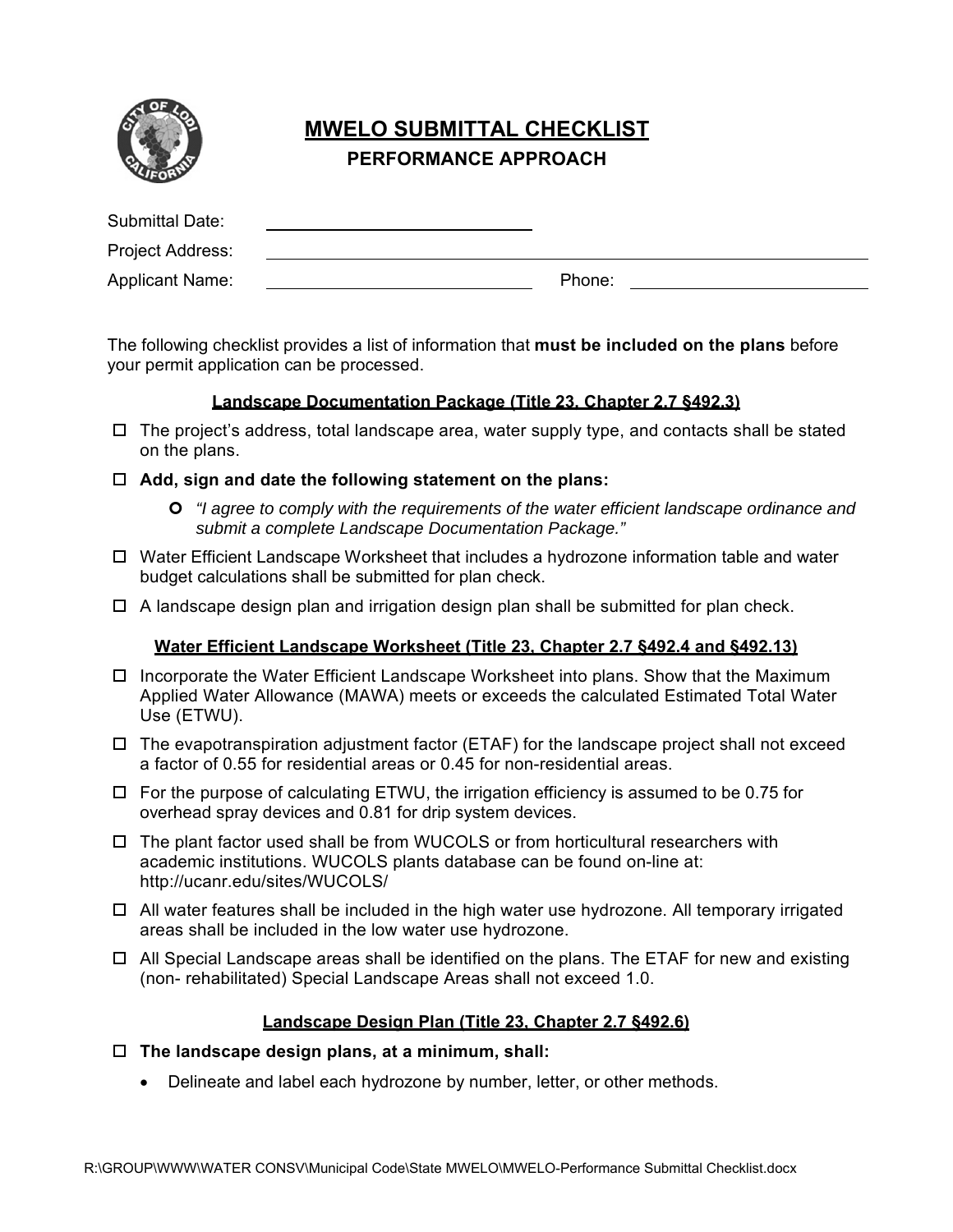- Identify each hydrozone as low, moderate, high water, or mixed water use.
- Identify recreational areas, areas solely dedicated to edible plants, areas irrigated with recycled water, type and surface area of water features, impermeable and permeable hardscape, and any infiltration systems.
- $\Box$  For hydrozone with a mix of both low and moderate water use plants or both moderate and high water use plants, the higher plant factor or the plant factor based on the proportions of the respective plant water uses shall be used. Hydrozones containing a mix of low and high water use plants is not permitted.
- $\Box$  Turf is not allowed on slopes greater than 25% where the toe of the slope is adjacent to an impermeable hardscape.
- **Add note to plans:** 
	- *"Recirculating water systems shall be used for water features"*
	- *"A minimum 3-inch layer of mulch shall be applied on all exposed soil surfaces of planting areas except turf areas, creeping or rooting groundcovers, or direct seeding applications where mulch is contraindicated."*
	- *"For soils less than 6% organic matter in the top 6 inches of soil, compost at a rate of a minimum of four cubic yards per 1,000 square feet of permeable area shall be incorporated to a depth of six inches into the soil"*

### **Irrigation Design Plan (Title 23, Chapter 2.7 §492.7)**

- $\Box$  The irrigation plans, at a minimum, shall contain the following:
	- Location and size of spate water meters for landscape
	- Location, type, and size of all components of the irrigation system, including controllers, main and lateral lines, valves, sprinkler heads, moisture sensing devices, rain switches, quick couplers, pressure regulators, and backflow prevention devices.
	- Static water pressure at the point of connection the public water supply
	- Flow rate (gallons per minute), application rate (inches per hour), and design operating pressure (pressure per square inch) for each station.
- $\Box$  A dedicated water service meter or private sub-meter shall be installed for all (nonresidential irrigated landscapes of at least 1,000sqft) (residential irrigated landscape areas of at least 5,000sqft).
- $\Box$  Manual shut-off valves shall be required, as close as possible to the point of connection of the water supply, to minimize water loss in case of an emergency or routine repair.
- $\Box$  Areas less than 10-feet in width in any direction shall be irrigated with subsurface or drip irrigation.
- $\Box$  Overhead irrigation shall not be permitted within 24-inches of any non-permeable surface.
- **Add note to plans:** 
	- *"Pressure regulating devices are required if water pressure is below or exceeds the recommended pressure of the specified irrigation devices."*
	- *"Check valves or anti-drain valves are required on all sprinkler heads where low point drainage could occur."*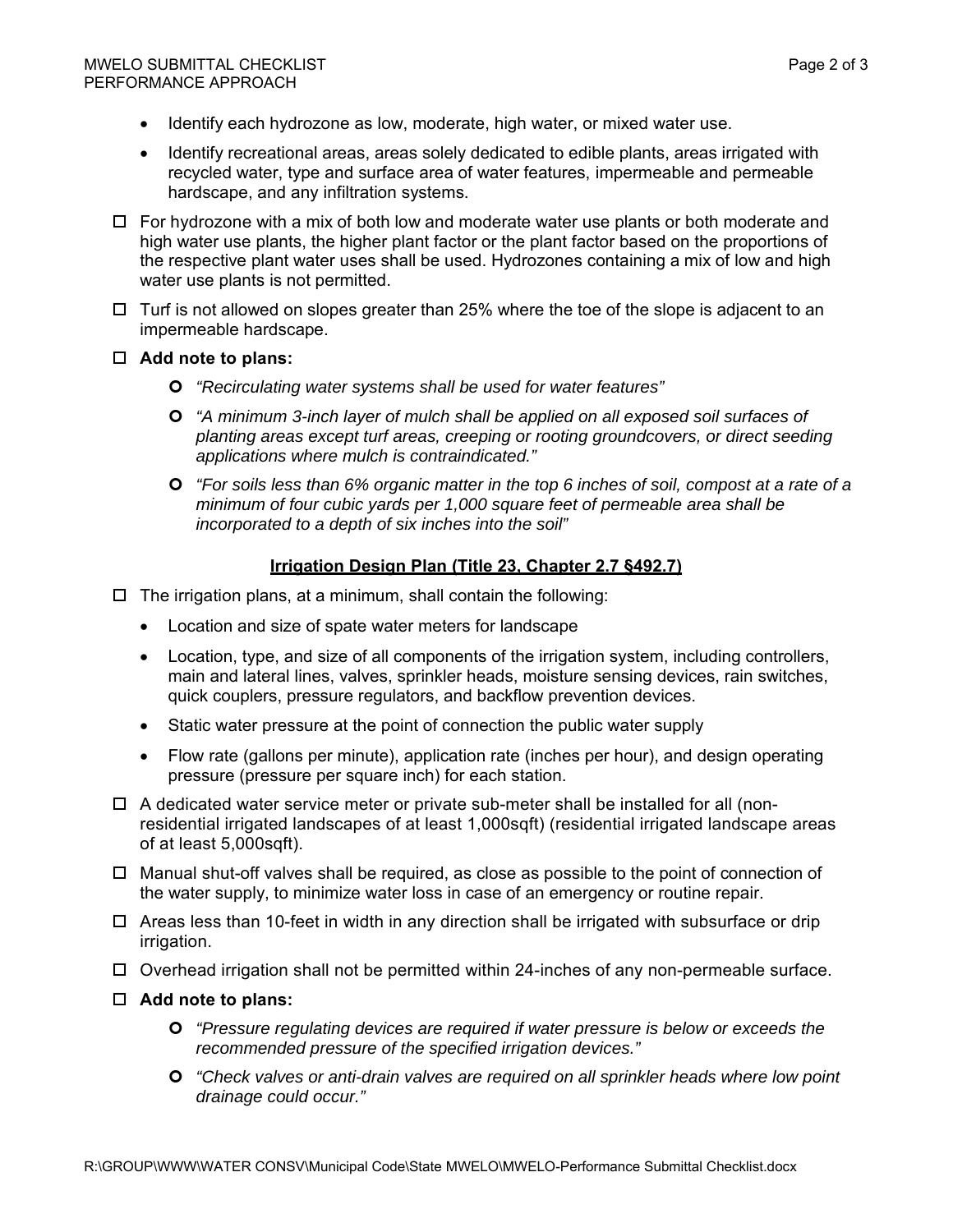## **Required Statements and Certification (Title 23, Chapter 2.7 §492.6, §492.7 and §492.9)**

- $\Box$  Add the following statement on the landscape and irrigation plans:
	- *"I have complied with the criteria of the ordinance and applied them for the efficient use of water in the landscape design plans".*
- $\Box$  The final set of landscape and irrigation plans shall bear the signature of a licensed landscape architect, licensed landscape contractor, certified irrigation designer, licensed architect, licensed engineer, licensed land surveyor, or personal property owner.
- **Add note to plans:** 
	- *"A diagram of the irrigation plan showing hydrozones shall be kept with the irrigation controller for subsequent management purposes."*
	- *"A Certificate of Completion shall be filled out and certified by either the designer of the landscape plans, irrigation plans, or the licensed landscape contractor for the project".*
	- *"An irrigation audit report shall be completed at the time of final inspection."*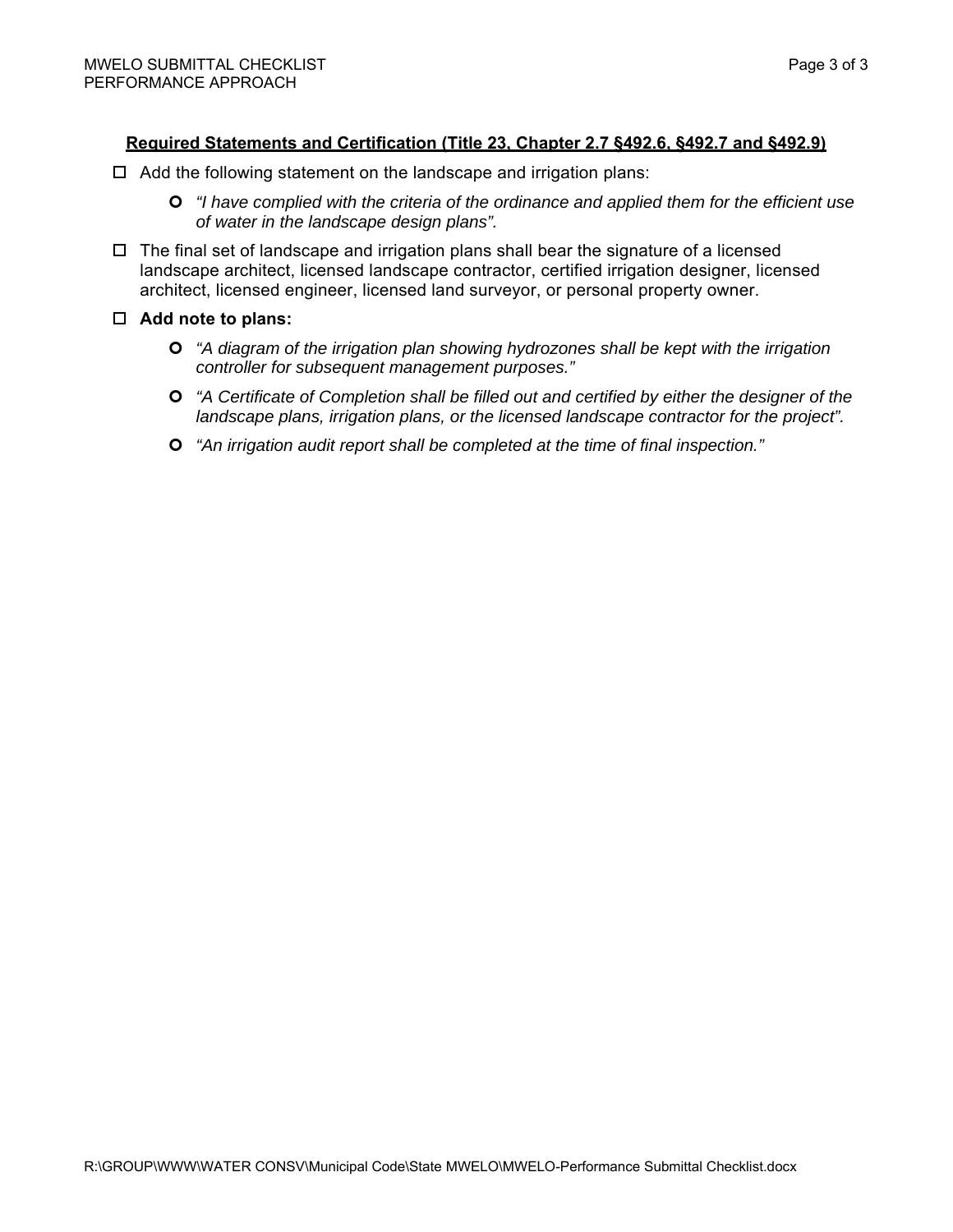

## **MWELO PROJECT INFORMATION**

On April 1, 2015, Governor Brown issued Executive Order, EO B-29-15 directing the Department of Water Resources to update a previous Model Water Efficient Landscape Ordinance (MWELO) to be more stringent and reduce landscape water use. Effective December 1, 2015, local agencies are required to enforce the MWELO within their jurisdictions. More information can be found at http://www.water.ca.gov/wateruseefficiency/landscapeordinance/

## **Project Information:**

| Owner:   |                                                                                                                                                                                                                                                                                                                               |                                                                                                                                                                                                                                |                           |  |  | Phone: the contract of the contract of the contract of the contract of the contract of the contract of the contract of the contract of the contract of the contract of the contract of the contract of the contract of the con                                                      |
|----------|-------------------------------------------------------------------------------------------------------------------------------------------------------------------------------------------------------------------------------------------------------------------------------------------------------------------------------|--------------------------------------------------------------------------------------------------------------------------------------------------------------------------------------------------------------------------------|---------------------------|--|--|-------------------------------------------------------------------------------------------------------------------------------------------------------------------------------------------------------------------------------------------------------------------------------------|
| Address: |                                                                                                                                                                                                                                                                                                                               |                                                                                                                                                                                                                                |                           |  |  |                                                                                                                                                                                                                                                                                     |
|          |                                                                                                                                                                                                                                                                                                                               | Site Address: No. 1996. The Site Address: No. 1997. The Site Address: No. 1997. The Site Address: No. 1997. The Site Address: No. 1997. The Site Address: No. 1997. The Site Address: No. 1997. The Site Address: No. 1997. Th |                           |  |  | $APN \#$                                                                                                                                                                                                                                                                            |
|          |                                                                                                                                                                                                                                                                                                                               | Project Type: □ Residential                                                                                                                                                                                                    | $\square$ Non-residential |  |  | $\Box$ Landscape rehabilitation                                                                                                                                                                                                                                                     |
| $\Box$   |                                                                                                                                                                                                                                                                                                                               |                                                                                                                                                                                                                                |                           |  |  | This construction project is exempt because there will not be more than 500 sq ft of landscape<br>area installed. (This provision is applicable to residential and non-residential projects)                                                                                        |
| □        |                                                                                                                                                                                                                                                                                                                               |                                                                                                                                                                                                                                |                           |  |  | Currently, this project does not include landscaping. I am aware that future landscape<br>installations may be required to comply with the Model Water Efficient Landscape Ordinance<br>(MWELO) requirements per California Code of Regulations, Title 23, Division 2, Chapter 2.7. |
| $\Box$   | The project does incorporate landscaping and will comply with an MWELO Master Plan specific<br>to the subdivision. Subdivision Name: University of the subdivision of the subdivision of the subdivision of the subdivision of the subdivision of the subdivision of the subdivision of the subdivision of the subdivision of |                                                                                                                                                                                                                                |                           |  |  |                                                                                                                                                                                                                                                                                     |
| $\Box$   | This project does incorporate landscaping in excess of 500 sq ft. (Please provide the<br>information below and specify the compliance method to be used):                                                                                                                                                                     |                                                                                                                                                                                                                                |                           |  |  |                                                                                                                                                                                                                                                                                     |
|          |                                                                                                                                                                                                                                                                                                                               | Total Landscape Area (sq. ft.): ______________                                                                                                                                                                                 |                           |  |  | Special Landscape Area (sq. ft.)                                                                                                                                                                                                                                                    |
|          |                                                                                                                                                                                                                                                                                                                               |                                                                                                                                                                                                                                |                           |  |  | Non-Turf Area (sq. ft)                                                                                                                                                                                                                                                              |

*(For residential projects the total turf area shall not exceed 25% of the landscape area. Turf is not allowed in non-residential projects.)*

#### **Compliance Method**

- $\square$  Prescriptive (The prescriptive compliance method, also known as Appendix D, may only be used for landscape areas 2500 sq. ft. or less. Items included in Appendix D Checklist on the reverse side shall be included on plans.)
- Performance (See separate Performance Checklist and include information on plans.)

#### **Signature**

I certify the above information is correct and agree to comply with the requirements of the MWELO.

Signature of property owner or authorized representative Date

<u> 1980 - Johann Barbara, martin a</u>

R:\GROUP\WWW\WATER CONSV\Municipal Code\State MWELO\MWELO-Project Information (Performance).docx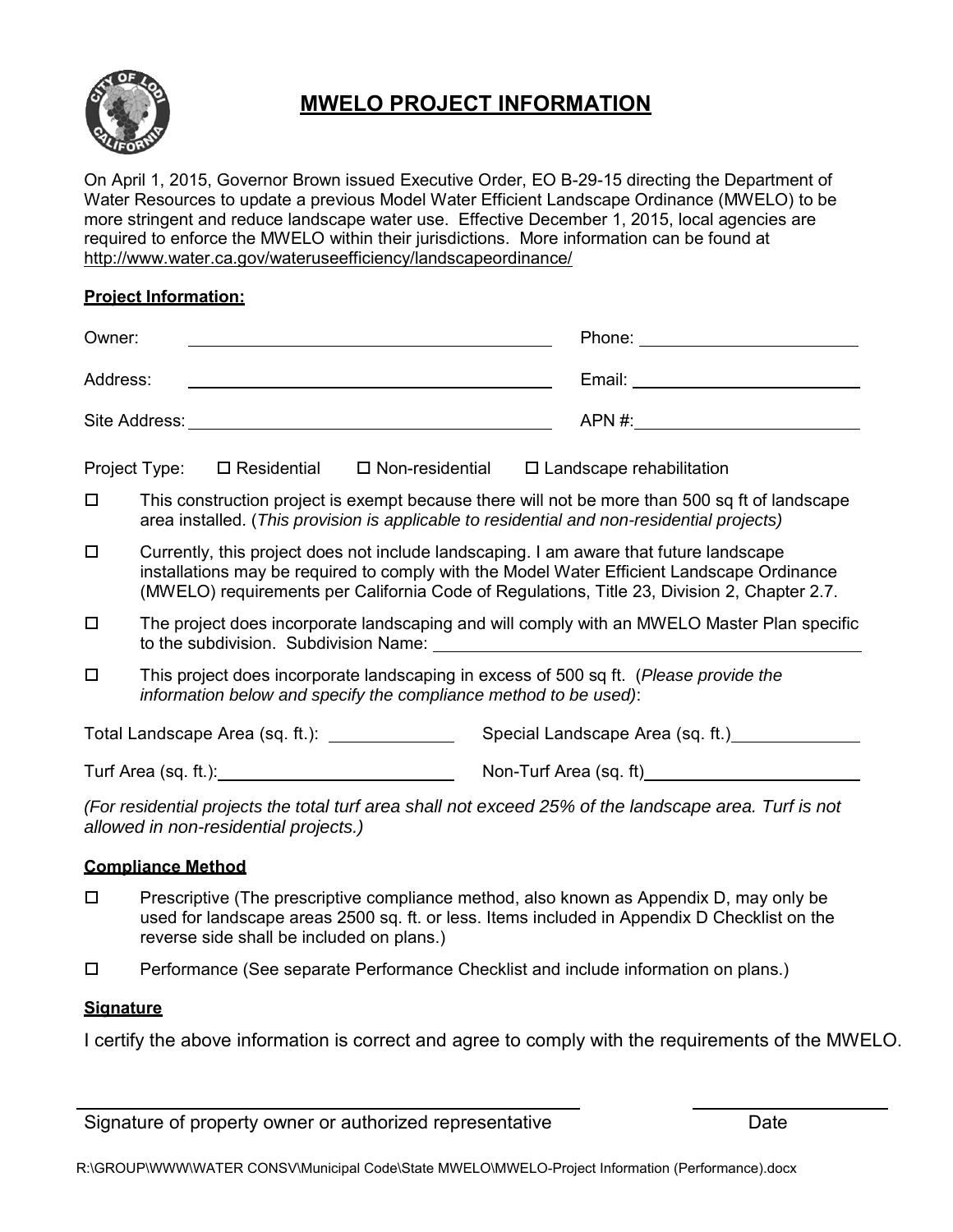## **For Staff Use Only:**

## **MWELO Performance Approach Documentation Checklist**

- □ Completed Project Information Worksheet
- **Landscape Design Plan**
- Grading Design Plan
- $\Box$  Irrigation Design Plan
	- Dedicated irrigation sub-meter for non-residential with aggregate area of 1,000 ≥5,000 sqft
	- **Q** Flow sensors on all non-residential
	- Dedicated irrigation sub-meter for residential with aggregate area ≥5,000 sqft
	- Flow sensors on all residential with aggregate area ≥5,000 sqft
- □ Water Efficient Landscape Worksheet(s)
- □ Soil Analysis Report
	- □ Soil Texture
	- $\Box$  Infiltration rate
	- **D** pH, organic matter, etc.
- Certificate of Completion: (required after installation, prior to Certificate of Occupancy)
	- □ Certificate of Installation
	- **I** Irrigation Scheduling
	- Landscape and Irrigation Maintenance Schedules
	- $\Box$  Soil amendment delivery tags
- $\Box$  Irrigation Audit Report (required after installation, prior to Certificate of Occupancy)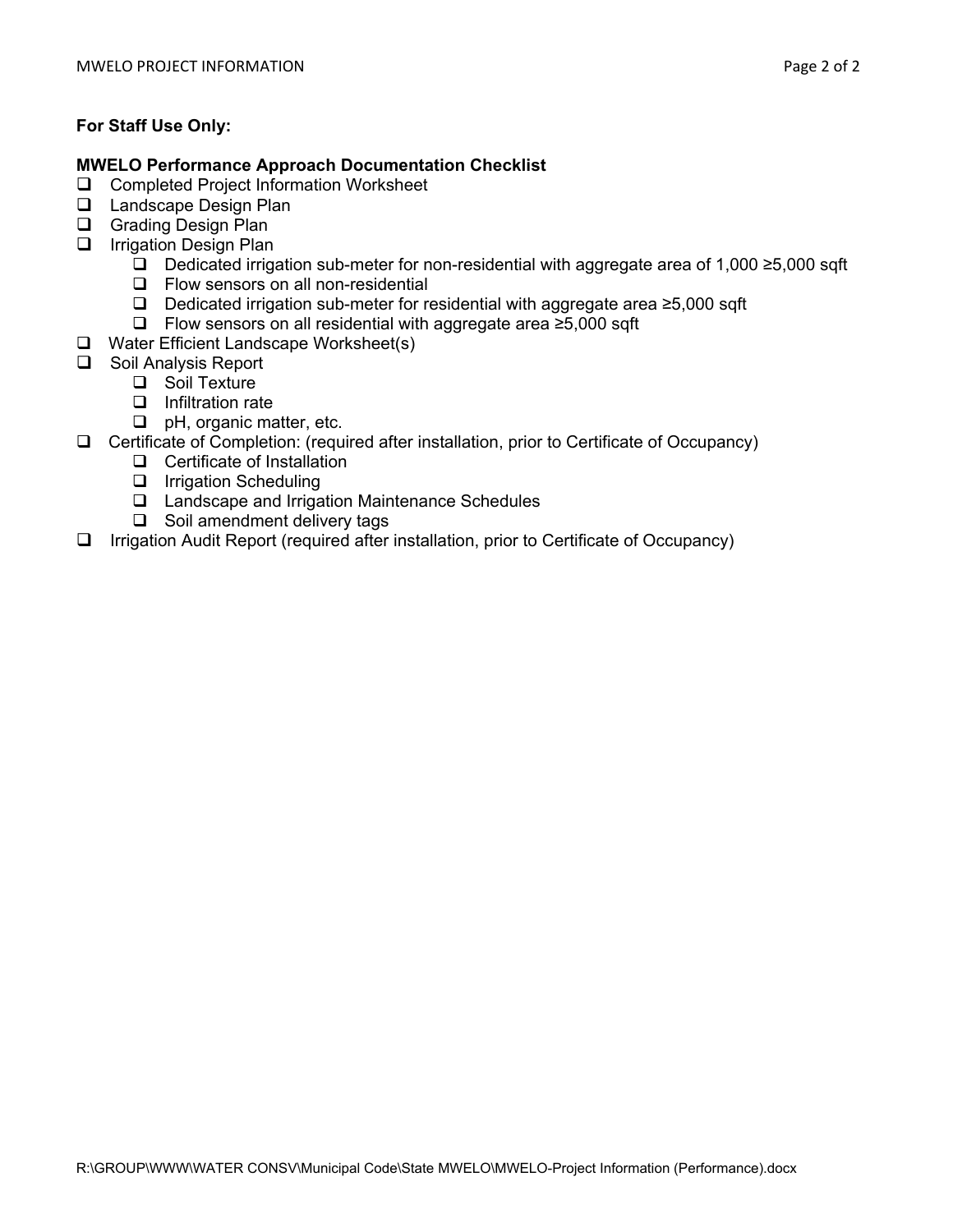

## WATER EFFICIENT LANDSCAPE WORKSHEET

This worksheet is filled out by the project applicant and it is a required element of the Landscape Documentation Package.

| Reference Evapotranspiration (ETo) _                            |                                |                                          |                                             |                        |                                                     |                       |                                                         |
|-----------------------------------------------------------------|--------------------------------|------------------------------------------|---------------------------------------------|------------------------|-----------------------------------------------------|-----------------------|---------------------------------------------------------|
| <b>Hydrozone # /Planting</b><br><b>Description</b> <sup>a</sup> | Plant<br><b>Factor</b><br>(PF) | Irrigation<br><b>Method</b> <sup>b</sup> | Irrigation<br><b>Efficiency</b><br>$(IE)^c$ | <b>ETAF</b><br>(PF/IE) | Landscape<br>Area (sq,<br>ft)                       | <b>ETAF x</b><br>Area | <b>Estimated Total Water</b><br>Use (ETWU) <sup>e</sup> |
| <b>Regular Landscape Areas</b>                                  |                                |                                          |                                             |                        |                                                     |                       |                                                         |
|                                                                 |                                |                                          |                                             |                        |                                                     |                       |                                                         |
|                                                                 |                                |                                          |                                             |                        |                                                     |                       |                                                         |
|                                                                 |                                |                                          |                                             |                        |                                                     |                       |                                                         |
|                                                                 |                                |                                          |                                             |                        |                                                     |                       |                                                         |
|                                                                 |                                |                                          |                                             |                        |                                                     |                       |                                                         |
|                                                                 |                                |                                          |                                             |                        | (A)                                                 | (B)                   |                                                         |
| <b>Special Landscape Areas</b>                                  |                                |                                          |                                             |                        |                                                     |                       |                                                         |
|                                                                 |                                |                                          |                                             | 1                      |                                                     |                       |                                                         |
|                                                                 |                                |                                          |                                             | 1                      |                                                     |                       |                                                         |
|                                                                 |                                |                                          |                                             | 1                      |                                                     |                       |                                                         |
|                                                                 |                                |                                          |                                             | <b>Totals</b>          | (C)                                                 | (D)                   |                                                         |
| <b>ETWU Total</b>                                               |                                |                                          |                                             |                        |                                                     |                       |                                                         |
|                                                                 |                                |                                          |                                             |                        | Maximum Allowed Water Allowance (MAWA) <sup>e</sup> |                       |                                                         |

| <sup>a</sup> Hydrozone #/Planting Description |  |
|-----------------------------------------------|--|
| E.a                                           |  |
| 1.) front lawn                                |  |

*b Irrigation Method <sup>c</sup>*

**<sup>c</sup>**Irrigation Efficiency  *overhead spray 0.75 for spray head or drip 0.81 for drip* 

#### *d ETWU* **(Annual Gallons Required)** *= Eto x 0.62 x ETAF x Area*

where 0.62 is a conversion factor that converts acreinches per acre per year to gallons per square foot per

*2.) low water use plantings* 

*3.) medium water use planting*

year. *<sup>e</sup> MAWA (Annual Gallons Allowed) = (Eto) ( 0.62) [ (ETAF x LA) + ((1-ETAF) x SLA)]* 

where 0.62 is a conversion factor that converts acre-inches per acre per year to gallons per square foot per year, LA is the total landscape area in square feet, SLA is the total special landscape area in square feet, and ETAF is .55 for residential areas and 0.45 for nonresidential areas.

#### **ETAF Calculations**

#### Regular Landscape Areas

| <b>Average ETAF</b> | $B \div A$ |
|---------------------|------------|
| <b>Total Area</b>   | (A)        |
| Total ETAF x Area   | (B)        |

#### All Landscape Areas

| Total FTAF x Area    | $(B+D)$            |
|----------------------|--------------------|
| <b>Total Area</b>    | $(A+C)$            |
| <b>Sitewide ETAF</b> | $(B+D) \div (A+C)$ |

**Average ETAF for Regular Landscape Areas must be 0.55 or below for residential areas, and 0.45 or below for non-residential areas.**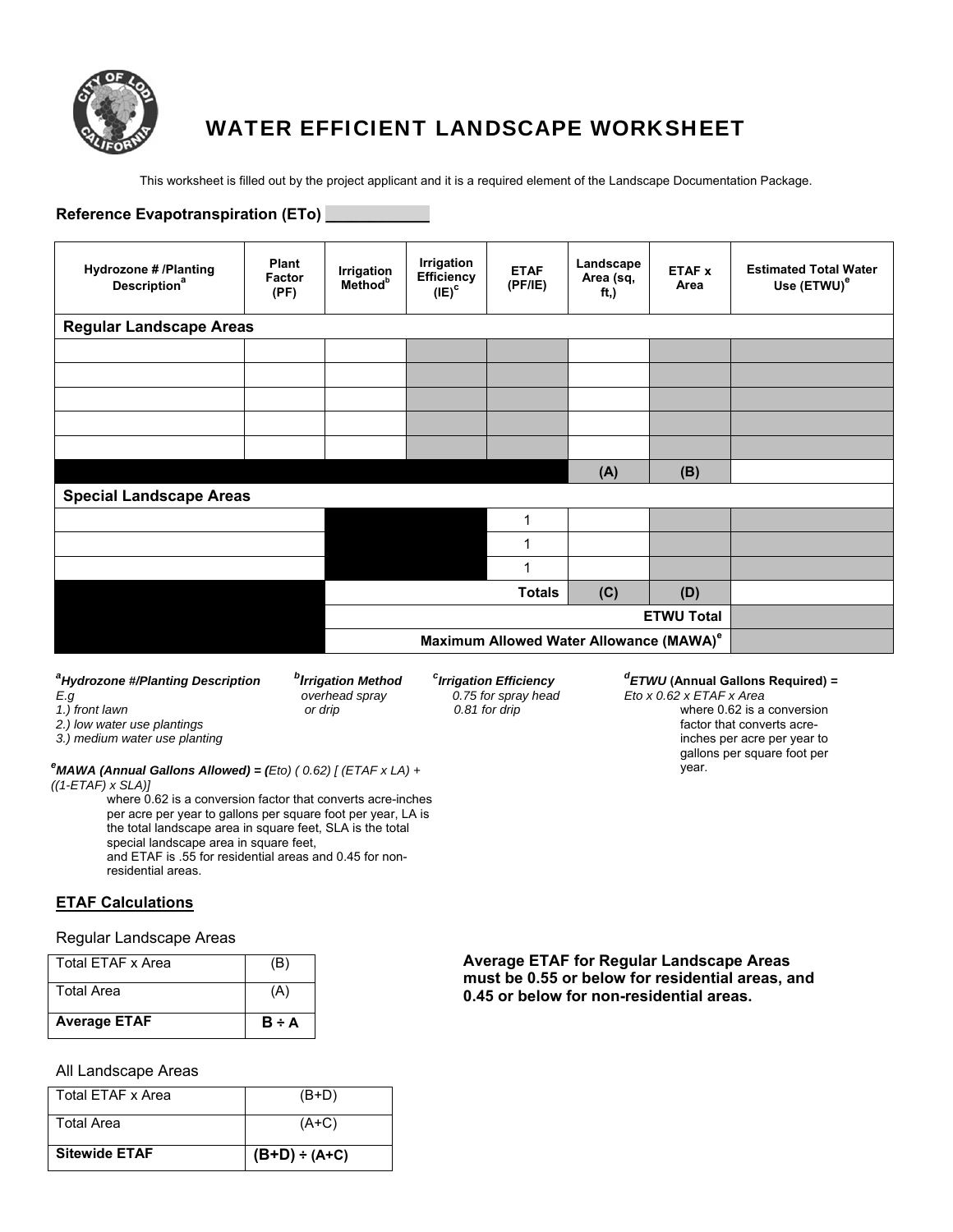

# WATER EFFICIENT LANDSCAPE

#### CERTIFICATE OF COMPLETION

This certificate is filled out by the project applicant upon completion of the landscape project.

#### PART 1. PROJECT INFORMATION SHEET

| Date                      |                       |          |  |
|---------------------------|-----------------------|----------|--|
| <b>Project Name</b>       |                       |          |  |
| Name of Project Applicant | Telephone No.         |          |  |
|                           | Fax No.               |          |  |
| Title                     | Email Address         |          |  |
| Company                   | <b>Street Address</b> |          |  |
| City                      | State                 | Zip Code |  |

#### Project Address and Location:

| <b>Street Address</b> |          | Parcel, tract or lot number, if available. |
|-----------------------|----------|--------------------------------------------|
| City                  |          | Latitude/Longitude (optional)              |
| <b>State</b>          | Zip Code |                                            |

#### Property Owner or his/her designee:

| Name    | Telephone No.         |          |  |
|---------|-----------------------|----------|--|
|         | Fax No.               |          |  |
| Title   | <b>Email Address</b>  |          |  |
| Company | <b>Street Address</b> |          |  |
| City    | State                 | Zip Code |  |

#### Property Owner

 $\overline{a}$ 

"I/we certify that I/we have received copies of all the documents within the Landscape Documentation Package and the Certificate of Completion and that it is our responsibility to see that the project is maintained in accordance with the Landscape and Irrigation Maintenance Schedule."

Property Owner Signature **Date** Date

#### **Please answer the questions below:**

- 1. Date the Landscape Documentation Package was submitted to the local agency\_\_\_\_\_\_\_\_\_\_\_\_\_
- 2. Date the Landscape Documentation Package was approved by the local agency
- 3. Date that a copy of the Water Efficient Landscape Worksheet (including the Water Budget Calculation) was submitted to the local water purveyor